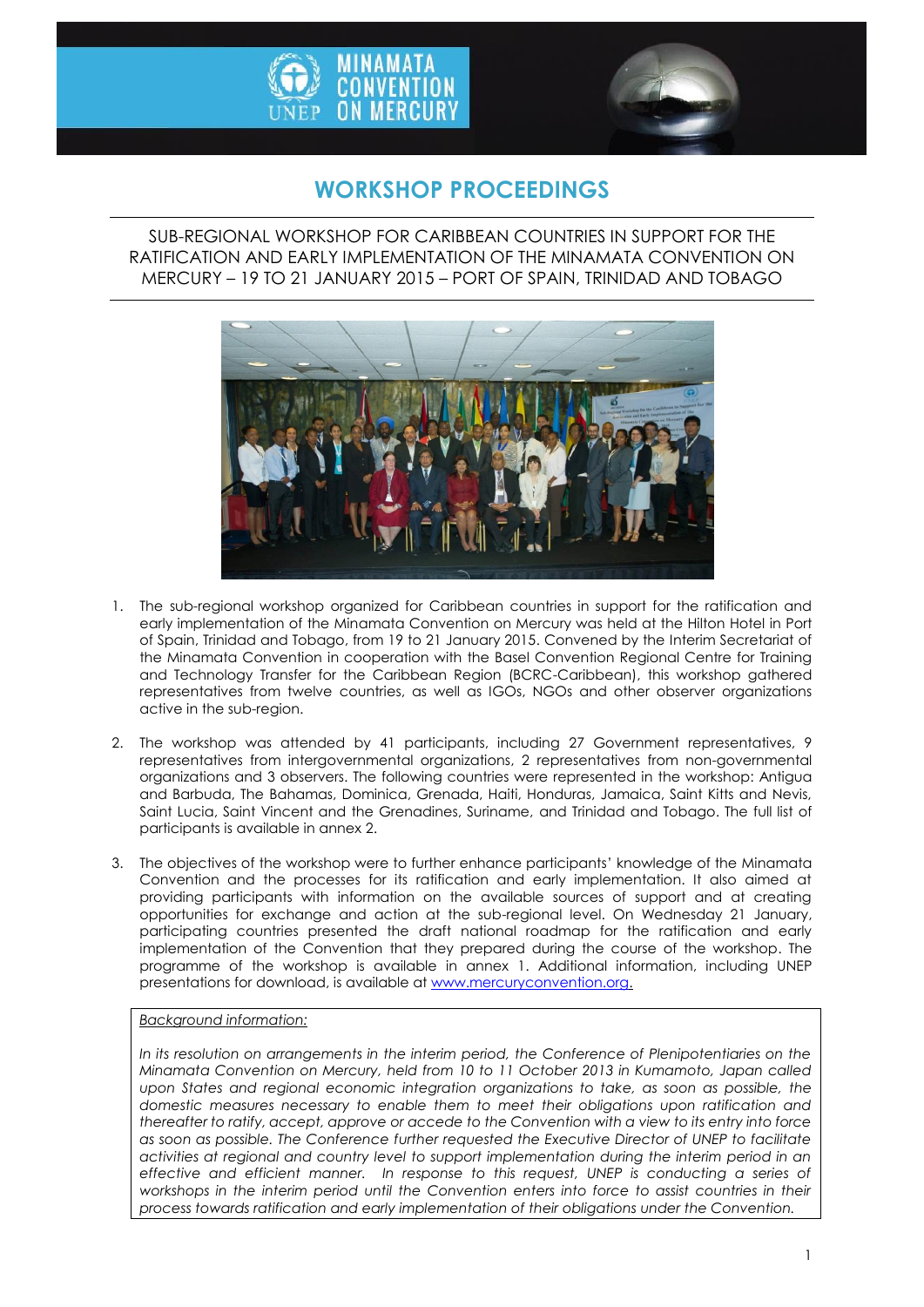



# **ANNEX 1 – WORKSHOP PROGRAMME**

# **Monday, 19 January 2015**

| 8.30 a.m.                                                                                         | <b>REGISTRATION</b>                                                                                                                                                                                                                                                                                                  |  |
|---------------------------------------------------------------------------------------------------|----------------------------------------------------------------------------------------------------------------------------------------------------------------------------------------------------------------------------------------------------------------------------------------------------------------------|--|
| Item 1. Opening of the workshop and introduction                                                  |                                                                                                                                                                                                                                                                                                                      |  |
| $9.00$ a.m. $-9.45$ a.m.                                                                          | Opening remarks:<br>Representative of the Basel Convention Regional Centre for the Caribbean<br>➤<br>Representative of the Interim Secretariat of the Minamata Convention<br>➤<br>Representative of the Government of Trinidad and Tobago<br>⋗                                                                       |  |
| $9.45$ a.m. - 10.30 a.m.                                                                          | Workshop objectives, expected outcomes and organization of work (UNEP)<br>➤<br>Tour de table - Introduction of participants, identified needs and expectations<br>$\blacktriangleright$                                                                                                                              |  |
| 10.30 a.m.                                                                                        | <b>COFFEE BREAK</b>                                                                                                                                                                                                                                                                                                  |  |
| Item 2. Overview of the Minamata Convention                                                       |                                                                                                                                                                                                                                                                                                                      |  |
| $10.45$ a.m. $-11.30$ a.m.                                                                        | Overview of the negotiations process and major outcomes from INC6 (UNEP)<br>➤<br>Overview of the Convention and its key features (UNEP)<br>$\blacktriangleright$<br><b>Questions &amp; Answers</b><br>⋗                                                                                                              |  |
| $11.30$ a.m. $-12.30$ p.m.                                                                        | $\blacktriangleright$<br>Break out groups - focus on:<br>Advantages and challenges of becoming a Party to the Convention<br>$\circ$<br>Key ministries, institutions and other entities in the ratification process<br>$\circ$                                                                                        |  |
| 12.30 p.m.                                                                                        | <b>LUNCH BREAK</b>                                                                                                                                                                                                                                                                                                   |  |
| Item 2. Overview of the Minamata Convention (continued)                                           |                                                                                                                                                                                                                                                                                                                      |  |
| $1.45$ p.m. $- 2.15$ p.m.                                                                         | Report back from break out groups discussion and summary of main conclusions<br>$\blacktriangleright$                                                                                                                                                                                                                |  |
|                                                                                                   | Item 3. Implementation of the Minamata Convention                                                                                                                                                                                                                                                                    |  |
|                                                                                                   | Item 3.1 Implementation of the Minamata Convention - Emissions and releases                                                                                                                                                                                                                                          |  |
| $2.15$ p.m. $- 2.45$ p.m.                                                                         | Key provisions of the Convention on emissions and releases (UNEP)<br>➤<br>Introduction to the UNEP mercury toolkit and Mercury: Learn (UNITAR)<br>➤<br><b>Questions &amp; Answers</b><br>➤                                                                                                                           |  |
| $2.45$ p.m. $-3.15$ p.m.                                                                          | Mercury emissions and releases, and waste management in Trinidad and Tobago<br>➤<br>Mercury emissions and releases in Haiti<br>➤<br><b>Questions &amp; Answers</b><br>⋗                                                                                                                                              |  |
| 3.15 p.m.                                                                                         | <b>COFFEE BREAK</b>                                                                                                                                                                                                                                                                                                  |  |
| Item 3.2 Implementation of the Minamata Convention - Artisanal and small-scale gold mining (ASGM) |                                                                                                                                                                                                                                                                                                                      |  |
| $3.30$ p.m. $-3.45$ p.m.                                                                          | Key provisions of the Convention on artisanal and small-scale gold mining (UNEP)<br>➤<br><b>Questions &amp; Answers</b><br>➤                                                                                                                                                                                         |  |
| $3.45$ p.m. $-4.15$ p.m.                                                                          | $\blacktriangleright$<br>Development of a national strategic plan for ASGM in Suriname<br>Technical solutions to mercury use in ASGM, including experiences in transitioning to<br>⋗<br>mercury free techniques (Susan Keane, ASGM partnership area lead)<br><b>Questions &amp; Answers</b><br>$\blacktriangleright$ |  |
| 4.15 p.m. - 5.15 p.m.                                                                             | Break out groups - focus on Items 3.1 and 3.2<br>➤                                                                                                                                                                                                                                                                   |  |
| 5.15 p.m. - 6.15 p.m.<br>6.15 p.m.                                                                | Report back from break out groups discussion and summary of main conclusions<br>➤<br><b>END OF DAY 1</b>                                                                                                                                                                                                             |  |
|                                                                                                   |                                                                                                                                                                                                                                                                                                                      |  |
| 7.00 p.m. $-$ 9.00.p.m.                                                                           | <b>RECEPTION</b>                                                                                                                                                                                                                                                                                                     |  |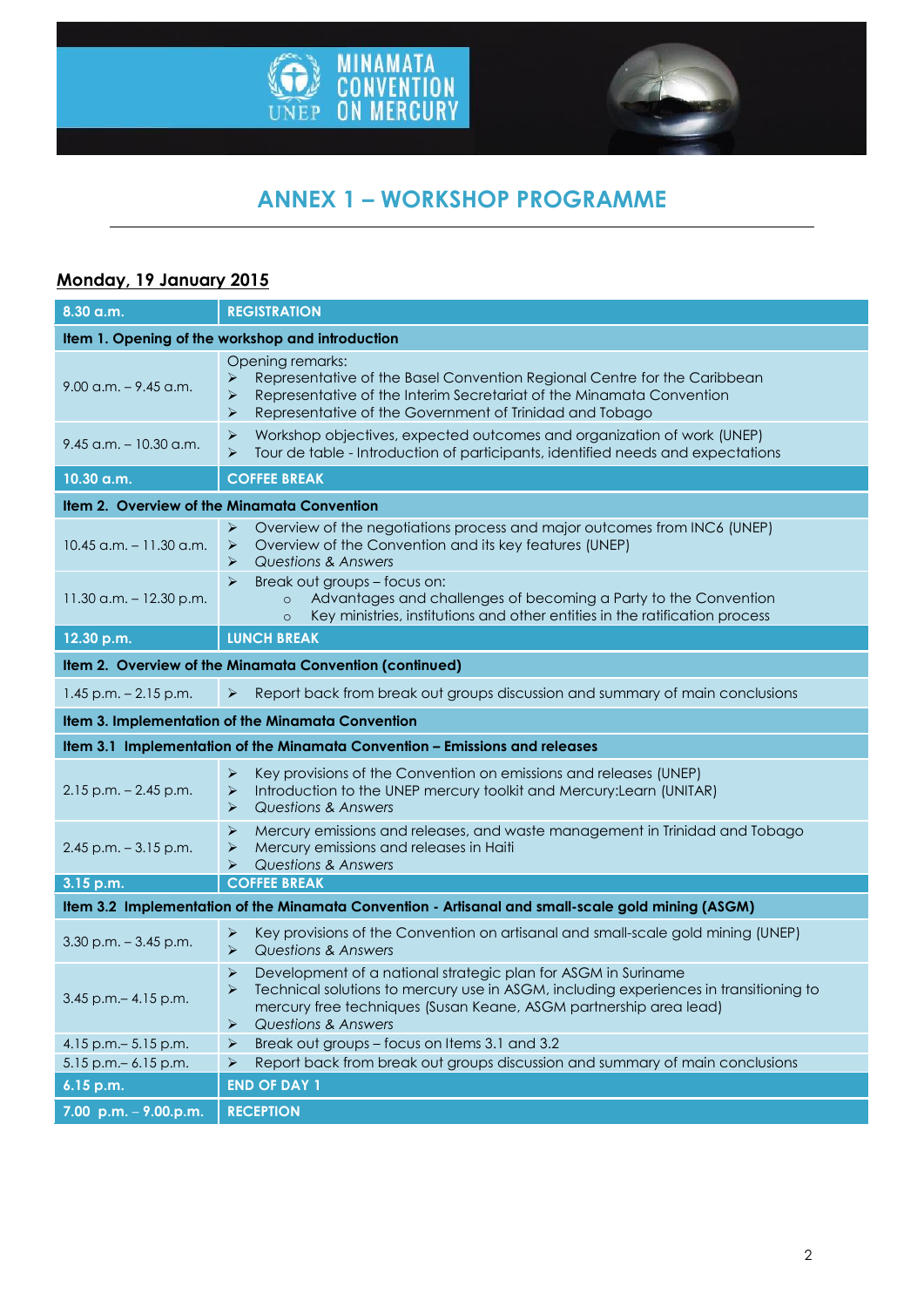



# **Tuesday, 20 January 2015**

| 9.00 a.m.                                                                   | <b>START</b>                                                                                                                                                                                                                                                                                                                                       |  |  |
|-----------------------------------------------------------------------------|----------------------------------------------------------------------------------------------------------------------------------------------------------------------------------------------------------------------------------------------------------------------------------------------------------------------------------------------------|--|--|
| $9.00$ a.m. $-9.15$ a.m.                                                    | Recap from Day 1 discussions<br>➤                                                                                                                                                                                                                                                                                                                  |  |  |
|                                                                             | Item 3.3 Implementation of the Minamata Convention - Supply, trade and storage                                                                                                                                                                                                                                                                     |  |  |
| $9.15$ a.m. $-9.30$ a.m.                                                    | Key provisions of the Convention on supply, trade and storage (UNEP)<br>➤<br><b>Questions &amp; Answers</b><br>$\blacktriangleright$                                                                                                                                                                                                               |  |  |
| $9.30$ a.m. $-10.15$ a.m.                                                   | Mercury supply and trade in Suriname<br>➤<br>$\blacktriangleright$<br>The Pesticides and Toxic Chemicals Act as a system to control mercury trade in<br>Antigua and Barbuda<br>Import control measures on ODS in Saint Lucia<br>$\blacktriangleright$<br>Questions & Answers<br>⋗                                                                  |  |  |
|                                                                             | Item 3.4 Implementation of the Minamata Convention - Waste and contaminated sites                                                                                                                                                                                                                                                                  |  |  |
| $10.15$ a.m. $- 10.30$ a.m.                                                 | Key provisions of the Convention on waste and contaminated sites (UNEP)<br>➤<br>$\blacktriangleright$<br>Questions & Answers                                                                                                                                                                                                                       |  |  |
| $10.30$ a.m. $-10.45$ a.m.                                                  | Mercury added-products and its waste management in Jamaica<br>➤<br><b>Questions &amp; Answers</b><br>⋗                                                                                                                                                                                                                                             |  |  |
| 10.45 a.m.                                                                  | <b>COFFEE BREAK</b>                                                                                                                                                                                                                                                                                                                                |  |  |
| Item 3.5 Implementation of the Minamata Convention - Products and processes |                                                                                                                                                                                                                                                                                                                                                    |  |  |
| $11.00$ a.m. $- 11.15$ a.m.                                                 | Key provisions of the Convention on products and processes (UNEP)<br>➤<br><b>Questions &amp; Answers</b><br>$\blacktriangleright$                                                                                                                                                                                                                  |  |  |
| $11.15$ a.m. $-12.00$ a.m.                                                  | Mercury-added products in the health sector in Honduras<br>➤<br>$\blacktriangleright$<br>Phase-out of mercury-added products and mercury free alternatives in the health<br>sector in St. Kitts and Nevis<br>Phase-out of mercury-added products in the Caribbean (BCRC-Caribbean)<br>$\blacktriangleright$<br><b>Questions &amp; Answers</b><br>⋗ |  |  |
| Item 3.6 Implementation of the Minamata Convention - Health aspects         |                                                                                                                                                                                                                                                                                                                                                    |  |  |
| $12.00$ a.m. $-12.15$ a.m.                                                  | Key provisions of the Convention on health aspects (UNEP)<br>➤<br>$\blacktriangleright$<br>Questions & Answers                                                                                                                                                                                                                                     |  |  |
| $12.15$ a.m. $- 12.45$ a.m.                                                 | Minamata Convention and health issues (WHO)<br>➤<br>The Poison Information Network: The catalyst for the prevention of mercury poisoning in<br>➤<br>Jamaica (Caribbean Poison Information Network, Jamaica)<br>Questions & Answers<br>⋗                                                                                                            |  |  |
| 12.45 p.m.                                                                  | <b>LUNCH BREAK</b>                                                                                                                                                                                                                                                                                                                                 |  |  |
| Item 3. Implementation of the Minamata Convention (continued)               |                                                                                                                                                                                                                                                                                                                                                    |  |  |
| $1.45$ p.m. $- 2.45$ p.m.                                                   | Break out groups - focus on items 3.3, 3.4, 3.5 and 3.6<br>➤                                                                                                                                                                                                                                                                                       |  |  |
| $2.45$ p.m. $-3.15$ p.m.                                                    | Report back from break out groups discussion and summary of main conclusions<br>➤                                                                                                                                                                                                                                                                  |  |  |
| Item 4 Getting ready for ratification and early implementation              |                                                                                                                                                                                                                                                                                                                                                    |  |  |
| $3.15$ p.m. $- 4.15$ p.m.                                                   | Steps and technical modalities for the deposit of the instrument of ratification or<br>➤<br>accession (UNEP)<br>Lessons learned from the ratification of the Basel, Stockholm and Rotterdam<br>➤<br>Conventions (recorded presentation by the BRS Secretariat)<br><b>Questions &amp; Answers</b><br>➤                                              |  |  |
|                                                                             | ➤                                                                                                                                                                                                                                                                                                                                                  |  |  |
| 4.15 p.m.                                                                   | <b>COFFEE BREAK</b>                                                                                                                                                                                                                                                                                                                                |  |  |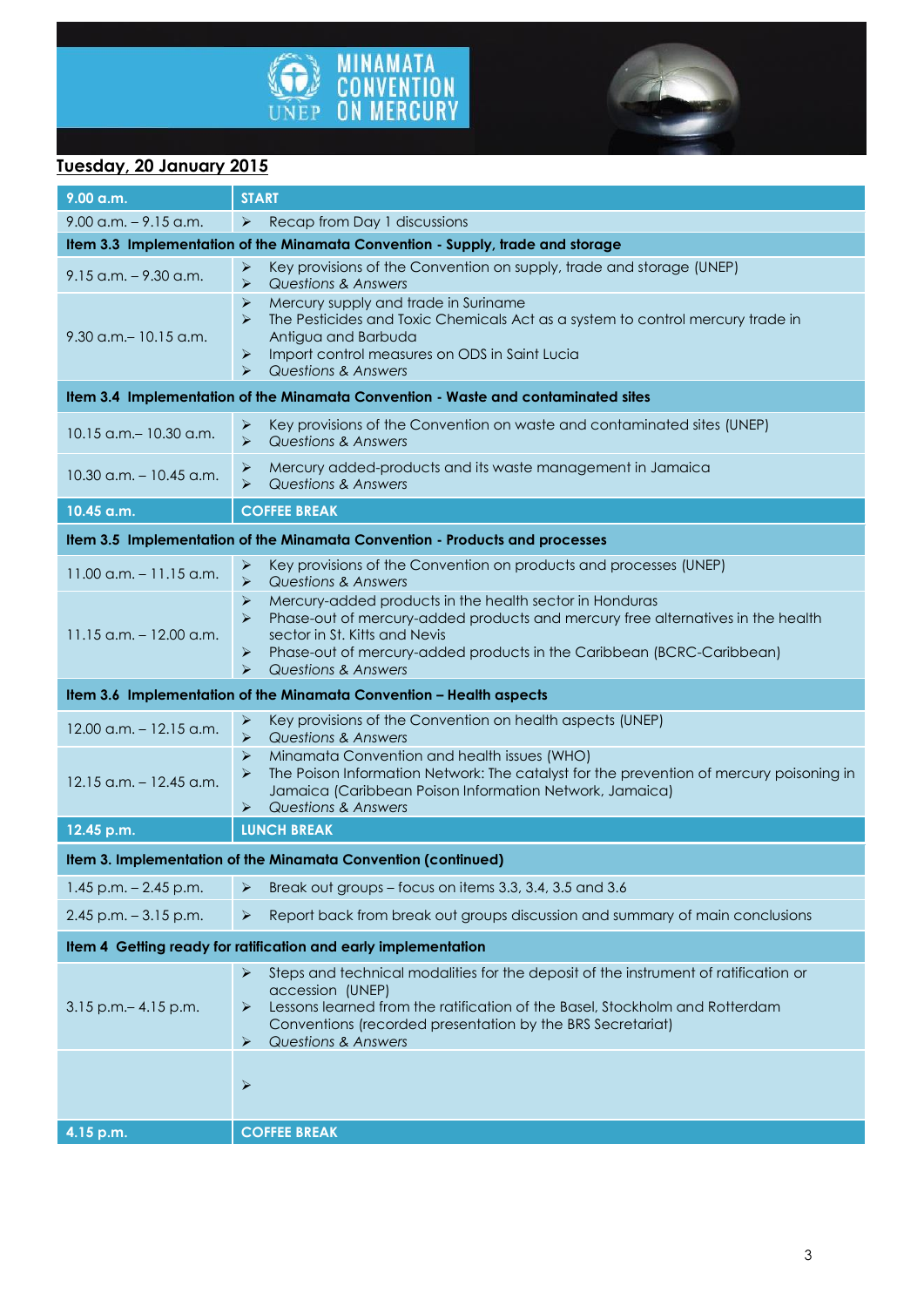



| 4.30 p.m. $-5.00$ p.m.   | Presentation on stakeholders involvement in consultative processes (IPEN)<br>⋗<br>Presentation on communication tools used to address the general public and<br>$\blacktriangleright$<br>particular audiences (ZMWG)<br><b>Questions &amp; Answers</b><br>⋗                                              |
|--------------------------|----------------------------------------------------------------------------------------------------------------------------------------------------------------------------------------------------------------------------------------------------------------------------------------------------------|
| $5.00$ p.m. $-6.00$ p.m. | Break out groups - focus on:<br>⋗<br>Discussion on the key steps and priorities for the ratification and early<br>$\circ$<br>implementation of the Convention<br>Development by each country of its draft national roadmap for the ratification<br>$\circ$<br>and early implementation of the Convention |
| 6.00 p.m.                | <b>END OF DAY 2</b>                                                                                                                                                                                                                                                                                      |

# **Wednesday, 21 January 2015**

| $8.30$ a.m.                                                            | <b>START</b>                                                                                                                                                                                                                                                                                                                                                                                     |  |
|------------------------------------------------------------------------|--------------------------------------------------------------------------------------------------------------------------------------------------------------------------------------------------------------------------------------------------------------------------------------------------------------------------------------------------------------------------------------------------|--|
| Item 5. Mobilizing resources for the implementation                    |                                                                                                                                                                                                                                                                                                                                                                                                  |  |
| $8.30$ a.m. $-10.30$ a.m.                                              | Provisions of the Minamata Convention on financial and technical support (UNEP)<br>⋗<br>GEF support in the interim period (GEF Secretariat)<br>⋗<br>Mercury related regional activities (BCRC-Caribbean)<br>⋗<br>Interventions by other stakeholders on available support (CARICOM Secretariat,<br>⋗<br>UNDP, UNEP GEF, UNEP ROLAC, UNITAR, WHO)<br>Questions & Answers<br>$\blacktriangleright$ |  |
| 10.30 a.m.                                                             | <b>COFFEE BREAK</b>                                                                                                                                                                                                                                                                                                                                                                              |  |
| $10.45$ a.m. $-12.30$ p.m.                                             | Break out groups continued - focus on draft national roadmap<br>$\blacktriangleright$                                                                                                                                                                                                                                                                                                            |  |
| 12.30 p.m.                                                             | <b>LUNCH BREAK</b>                                                                                                                                                                                                                                                                                                                                                                               |  |
| Item 6. Draft national roadmaps prepared by each participating country |                                                                                                                                                                                                                                                                                                                                                                                                  |  |
| $1.30$ p.m. $- 4.30$ p.m.                                              | Presentation by each country of its draft national roadmap<br>➤<br>Questions & Answers<br>⋗                                                                                                                                                                                                                                                                                                      |  |
| 4.30 p.m.                                                              | <b>COFFEE BREAK</b>                                                                                                                                                                                                                                                                                                                                                                              |  |
| Item 7. Opportunities for information exchange and cooperation         |                                                                                                                                                                                                                                                                                                                                                                                                  |  |
| 4.45 p.m. $-5.15$ p.m.                                                 | Tour de table on opportunities for future needs and cooperation<br>➤<br>Questions & Answers<br>$\blacktriangleright$                                                                                                                                                                                                                                                                             |  |
| Item 8. Closure of the workshop                                        |                                                                                                                                                                                                                                                                                                                                                                                                  |  |
| $5.15$ p.m. $-6.00$ p.m.                                               | Evaluation of the workshop<br>➤<br><b>Final remarks</b><br>$\blacktriangleright$                                                                                                                                                                                                                                                                                                                 |  |
| 6.00 p.m.                                                              | <b>END OF THE WORKSHOP</b>                                                                                                                                                                                                                                                                                                                                                                       |  |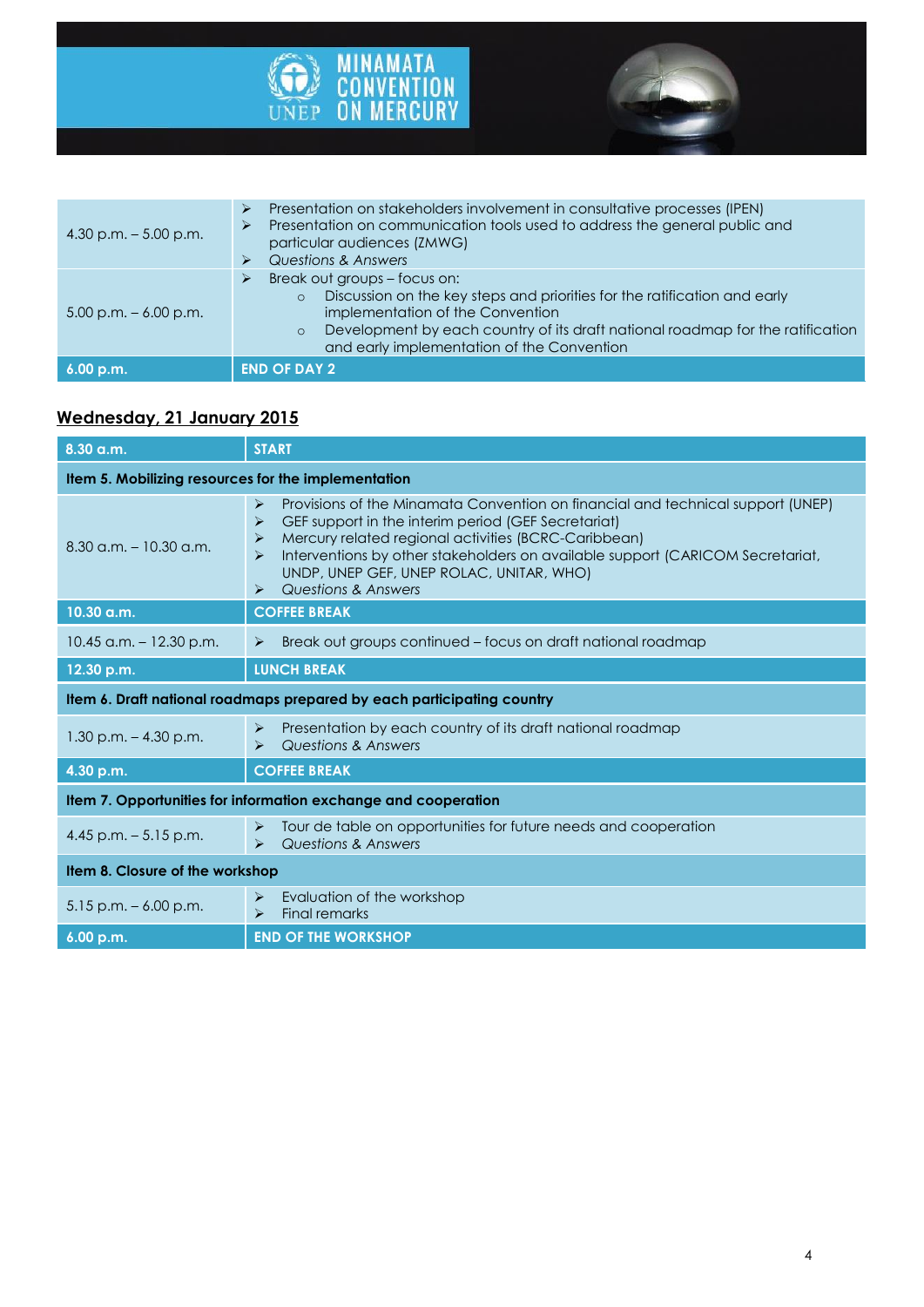



# **ANNEX 2 – LIST OF PARTICIPANTS**

SUB-REGIONAL WORKSHOP FOR CARIBBEAN COUNTRIES IN SUPPORT FOR THE RATIFICATION AND EARLY IMPLEMENTATION OF THE MINAMATA CONVENTION ON MERCURY – 19 TO 21 JANUARY 2015 – PORT OF SPAIN, TRINIDAD AND TOBAGO

# **GOVERNMENTS**

# **ANTIGUA AND BARBUDA**

Mr. Gregory Bailey Projects Coordinator Ministry of Agriculture, Lands, Fisheries and Barbuda Affairs Queen Elizabeth Highway St. John's Antigua and Barbuda Tel: (268) 462 1213 **Email**[: agroject@yahoo.com](mailto:agroject@yahoo.com)

Dr. Malverne Spencer Chairman Pesticides and Toxic Chemicals Control Board Ministry of Agriculture, Lands, Fisheries and Barbuda Affairs **Dunbars** St. John's Antigua and Barbuda Tel: (268) 780 5704; 462 9191 **Email**[: malv@lycos.com;](file:///C:/Users/menard/AppData/Local/Temp/notes5F35B5/malv@lycos.com) enrevlam@gmail.com

# **THE BAHAMAS**

Ms. Melony Mckenzie **Director** Department of Environmental Health Services Ministry of Environment and Housing Farrington Road Nassau The Bahamas Tel: (242) 302 5150 **Email**[: melonymckenzie@bahamas.gov.bs;](mailto:melonymckenzie@bahamas.gov.bs) [melonycmckenzie@gmail.com](mailto:msolano@minae.go.cr)

Ms. Lisa Ellen Taylor Laboratory Technologist Environmental Monitoring and Risk Assessment Division Department of Environmental Health Services #3 Dannottage Estates SP60476 Nassau The Bahamas Tel: (242) 322 2845 **Email**[: lisaellenemrad@yahoo.com](mailto:lisaellenemrad@yahoo.com)

# **DOMINICA**

Mr. Steve John **Director** Dominica Bureau of Standards P.O. Box 1015, Stockfarm Roseau Dominica Tel: (767) 448 1685 **Email**: [sjohn@dominicastandards.org](mailto:sjohn@dominicastandards.org)

Mr. Lester Kerwin Guiste Technical Assistant Projects/Technical Services Dominica Bureau of Standards P.O. Box 1015, Stockfarm Roseau Dominica Tel: (767) 448 1685 **Email**: [info@dominicastandards.org](mailto:info@dominicastandards.org)

# **GRENADA**

Mr. Erwin Henry Chief Analytical Chemist Produce Chemist Laboratory Ministry of Agriculture Ministerial Complex, Botanical Gardens, **Tanteen** St. George's Grenada Tel: (473) 440 3273; 440 0105 **Email**: [erwinhen06@hotmail.com](mailto:erwinhen06@hotmail.com)

Mr. Leonard St. Bernard Head, Laboratory Services Division Laboratory Services Division Grenada Bureau of Standard Queen's Park St. George's Grenada Tel: (473) 440 5886 **Email**: [projects@gdbs.gd](mailto:projects@gdbs.gd)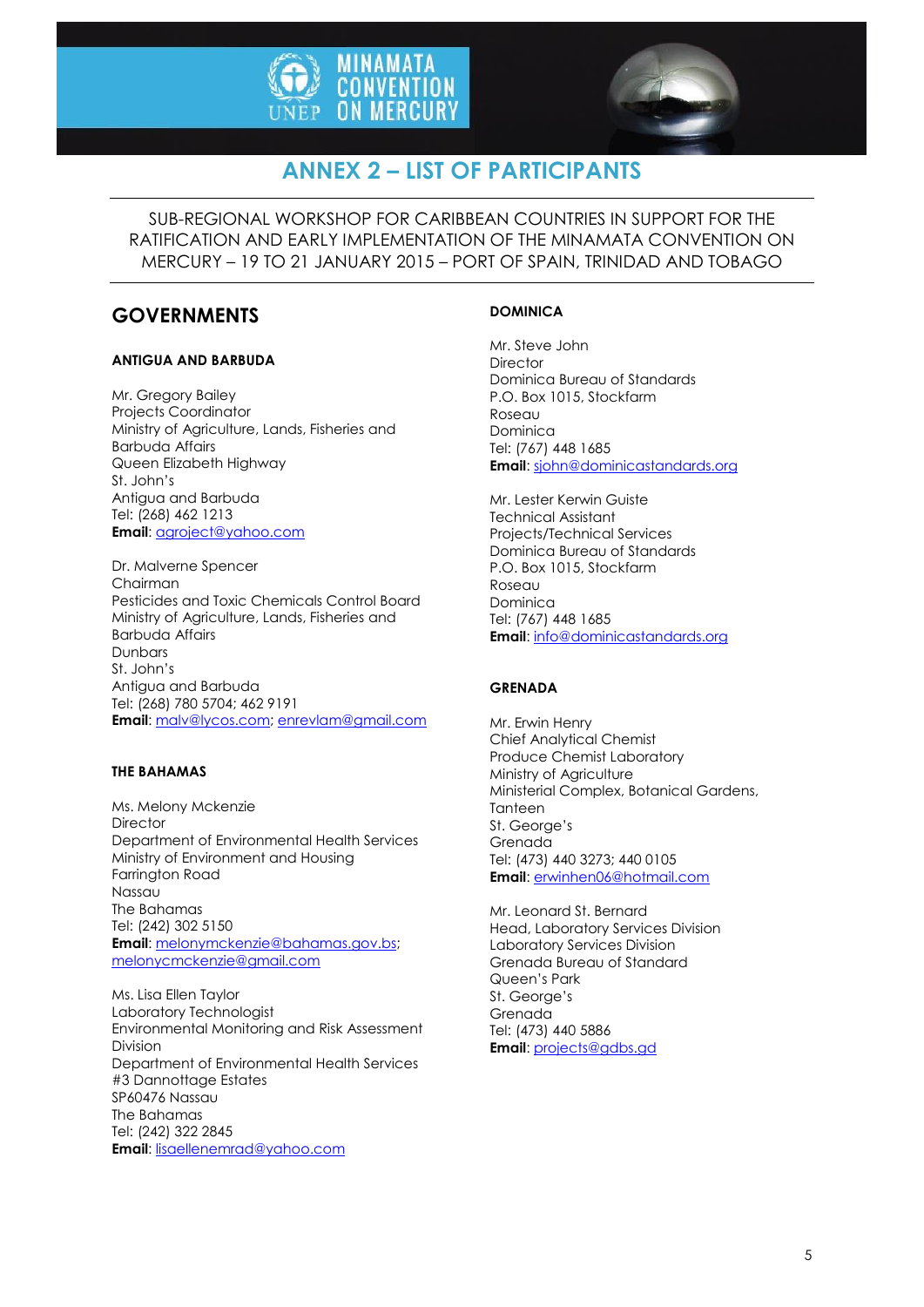

### **HAITI**

Dr. Jean Claude Carré Ph.D. Chemical Engineering Consultant Environmental Protection Sciences Faculty Trade and Industry Ministry/SONAPI, State University of Haiti 01216 Port-au-Prince Haiti Tel: (509) 3263 9306; 3834 4706 **Email**[: pophaiti@hotmail.com](mailto:pophaiti@hotmail.com)

Dr. Yvens Chérémond Chief of Department Chemistry Department State University of Haiti 270 Corner Mgr Guilloux and Josep Janvier HT-6111 Port-au-Prince Haiti Tel: (509) 3451 6958 **Email:** [yvens.cheremond@fds.edu.ht](mailto:yvens.cheremond@fds.edu.ht)

#### **HONDURAS**

Ms. Ana Gabriela Ramirez Salgado Coordinator, Department for the Management of Chemical Products Centre of Pollution Studies (CESSCO) Ministry of Natural Resources and Environment Barrio Morazan **Tegucigalpa** Honduras Tel: (504) 2231 1006; 9921 2263 **Email**[: agabrielaramirez@gmail.com](mailto:agabrielaramirez@gmail.com)

Mr. Pablo Rodriguez Deputy Project Manager Project COPS 2 Ministry of Energy, Natural Resources, Environment and Mines (MIAMBIENTE) Edifico Italia, Apartment #10 **Tegucigalpa** Honduras Tel: (504) 9898 8421 **Email:** [pablorrr@gmail.com](mailto:pablorrr@gmail.com)

#### **JAMAICA**

Ms. Paulette Kolbusch Senior Manager Environmental Management and Conservation Division National Environment and Planning Agency 10 Caledonia Avenue Kingston Jamaica Tel: (876) 754 7540 **Email:** [pkolbusch@nepa.gov.jm](mailto:pkolbusch@nepa.gov.jm)

### **SAINT KITTS AND NEVIS**

Mr. Franklyn Connor Chemist St. Kitts and Nevis Bureau of Standards Ministry of International Trade, Consumer Affairs and Commerce P.O. Box 186 La Guerite Basseterre St. Kitts and Nevis Tel: (869) 465 5279 **Email**: [f.connor89@gmail.com](mailto:f.connor89@gmail.com)

Dr. Marcus Natta Science and Research Manager St. Kitts and Nevis Bureau of Standards Ministry of International Trade, Consumer Affairs and Commerce P.O. Box 186 La Guerite Basseterre St. Kitts and Nevis Tel: (869) 465 5279 **Email**: [marcuslnatta@gmail.com](mailto:marcuslnatta@gmail.com)

### **SAINT LUCIA**

Ms. Sallyane Cotter Legal Officer IV Ministry of Sustainable Development, Energy, Science and Technology Norman Francis Building, Balata Castries St. Lucia Tel: (758) 468 5849; 722 8181 **Email:** [sallyanne.cotter@govt.lc](mailto:sallyanne.cotter@govt.lc)

Ms. Yasmin Jude Sustainable Development and Environment **Officer** Sustainable Development and Environment Division Ministry of Sustainable Development, Energy, Science and Technology Upper Floor, Caribbean Cinemas Complex, Choc Estate **Castries** St. Lucia Tel: (758) 451 8746 **Email**: [yjude@sde.gov.lc;](mailto:yjude@sde.gov.lc) [yasmin.jude@gmail.com](mailto:yasmin.jude@gmail.com)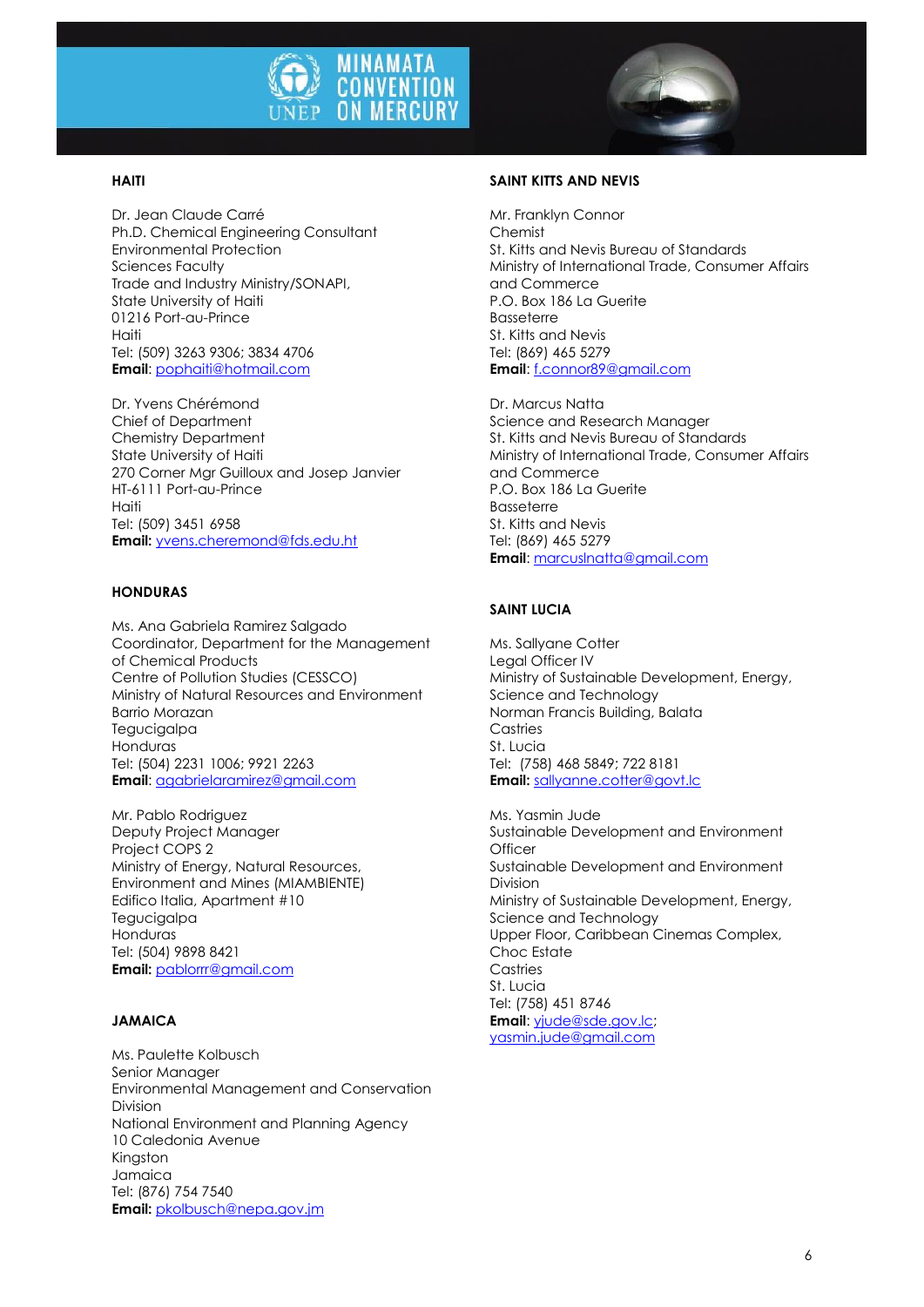



## **SAINT VINCENT AND THE GRENADINES**

Mr. Marcus Richards Agricultural Officer Plant Protection and Quarantine Ministry of Agriculture, Rural Transformation, Forestry and Fisheries Richmond Hill VC0100 Kingstown St. Vincent Tel: (784) 457 1283 **Email**[: mlrids@yahoo.com](mailto:mlrids@yahoo.com)

#### **SURINAME**

Mr. John Courtar Head Occupational Safety and Health Office Suriname Labour Inspectorate Lim A Postraat 22 Paramaribo Suriname Tel: (597) 861 1101 **Email**[: john.courtar@atm.gov.sr;](mailto:john.courtar@atm.gov.sr) [cofu2000@yahoo.com](mailto:cofu2000@yahoo.com)

# **TRINIDAD AND TOBAGO**

Ms. Trisha Beejai Technical Officer – Waste Air, Waste and Noise Unit Environmental Management Authority #8 Elizabeth Street, St. Clair Port-of-Spain Trinidad and Tobago Tel: (868) 628 8042 ext. 2243 **Email**[: tbeejai@ema.co.tt](mailto:tbeejai@ema.co.tt)

Mr. Deon Brebnor Environmental Officer II Department of Natural Resources and the Environment, Tobago House of Assembly Montessori Drive, Gen Road, Scarborough Trinidad and Tobago Tel: (868) 639 2273; 485 0459 **Email**[: thadnre@yahoo.com](mailto:thadnre@yahoo.com)

Mr. Curtis Chung Senior Engineer Supplies Trinidad and Tobago Electricity Commission L.P. 846 Southern Main Road, King Village, California Trinidad and Tobago Tel: (868) 636-4632 ext. 4810/4811 **Email: [cchung@ttec.co.tt](mailto:cchung@ttec.co.tt)** 

Ms. Melanie Edmund Research Analyst Trinidad and Tobago Manufacturers' Association #42 Tenth Avenue, Barataria Trinidad and Tobago Tel: (868) 675-8622 ext. 233 **Email**: [researchdesk@ttma.com](mailto:researchdesk@ttma.com)

Ms. Najila Elias-Samlalsingh Team Lead, Environmental Atlantic LNG c/o Energy Chamber of Trinidad and Tobago Suite B2.03, Atlantic Plaza, Atlantic Avenue, Point Lisas Trinidad and Tobago Tel: (868) 636 3749 **Email**: [ExecOffice@energy.tt](mailto:ExecOffice@energy.tt)

Ms. Keima Gardiner Environmental Engineering Specialist Environmental Policy and Planning Division Ministry of the Environment and Water **Resources** Level 26 Tower D, International Waterfront Complex, 1A Wrightson Road Port-of-Spain Trinidad and Tobago Tel: (868) 225 3394; 623 3158 ext. 229 **Email**: [keima.gardiner@gov.tt](mailto:keima.gardiner@gov.tt)

Mr. Chris Kallicharan Business Operations Assistant Corporate Communications Department Ministry of the Environment and Water Resources Level 26 Tower D, International Waterfront Complex, 1A Wrightson Road Port-of-Spain Trinidad and Tobago Tel: (868) 767 7413 **Email**: [chriskallicharan@gmail.com](mailto:chriskallicharan@gmail.com)

Ms. Salomie Lewis Communications Assistant Communications Department Ministry of the Environment and Water Resources Level 26 Tower D, International Waterfront Complex, 1A Wrightson Road Port-of-Spain Trinidad and Tobago Tel: (868) 222 3417 **Email**: [salomie.lewis@mewr.gov.tt](mailto:salomie.lewis@mewr.gov.tt)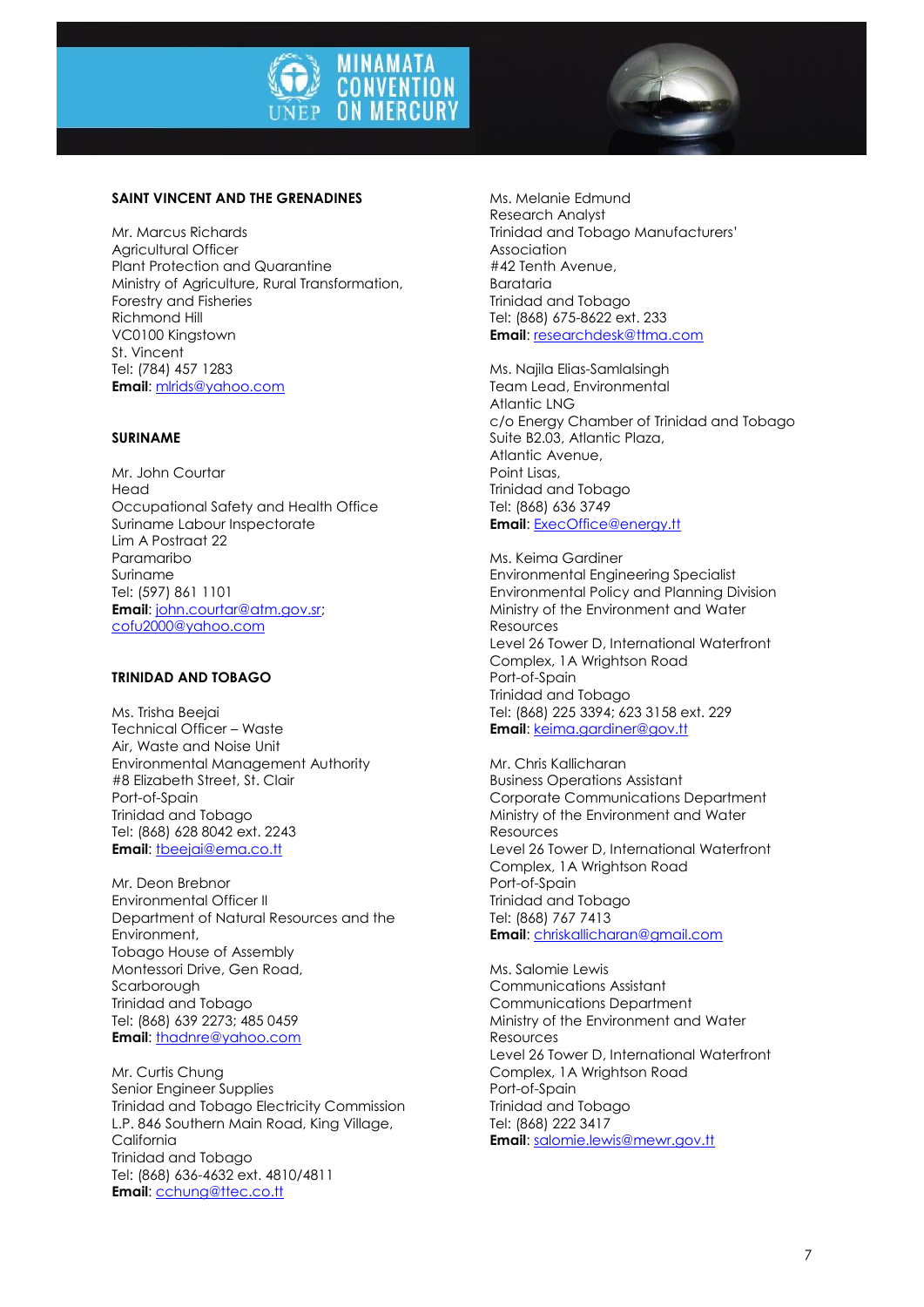



# **INTERGOVERNMENTAL ORGANIZATIONS**

#### **BASEL CONVENTION REGIONAL CENTRE FOR TRAINING AND TECHNOLOGY TRANSFER FOR THE CARIBBEAN (BCRC-CARIBBEAN)**

Dr. Danelle Dhaniram Research Analyst #8 Alexandra Street, St. Clair Port-of-Spain Trinidad and Tobago Tel: (868) 628 8369 **Email**[: damohammed@gmail.com](mailto:damohammed@gmail.com)

Ms. Jonelle René Jones Research Analyst #8 Alexandra Street, St. Clair Port-of-Spain Trinidad and Tobago Tel: (868) 628 8369 **Email**[: jonellerj.bcrc@gmail.com](mailto:jonellerj.bcrc@gmail.com)

Dr. Ahmad Khan Director #8 Alexandra Street, St. Clair Port-of-Spain Trinidad and Tobago Tel: (868) 628 8369 **Email**[: ahmadkhan786@msn.com](mailto:ahmadkhan786@msn.com)

# **CARIBBEAN COMMUNITY (CARICOM)**

Dr. Thérèse Yarde Project Coordinator Caribbean Hub, Project for Capacity Building Related to MEAs CARICOM Secretariat Turkeyen, P.O. Box 10827 Greater Georgetown Guyana Tel: (592) 222 0001 ext. 2719 **E-mail**: [therese.yarde@caricom.org](mailto:therese.yarde@caricom.org)

#### **GLOBAL ENVIRONMENT FACILITY (GEF)**

Mr. Anil Sookdeo Senior Environmental Specialist Programs Unit GEF Secretariat 1818 H Street NW, Mail Stop P4-400 20433 Washington D.C. USA Tel: (1) 202 458 0683 **E-mail**: [asookdeo@thegef.org](file:///C:/Users/menard/AppData/Local/Temp/notes5F35B5/asookdeo@thegef.org)

#### **PAN AMERICAN HEALTH ORGANISATION (PAHO)/WORLD HEALTH ORGANISATION (WHO)**

Dr. Edwin Vicente Bolastig Advisor, Health Systems and Services Country Office PAHO/WHO – Trinidad and Tobago 1st Floor, Briar Place, 10-12 Sweet Briar Road Port-of-Spain Trinidad and Tobago Tel: (868) 612 2007 **E-mail**: [bolastie@paho.org](file:///C:/Users/menard/AppData/Local/Temp/notes5F35B5/bolastie@paho.org)

### **UNITED NATIONS DEVELOPMENT PROGRAMME (UNDP)**

Mr. Anderson Alves Programme Officer/Regional Adviser Montreal Protocol Unit/Chemicals Casa de las Naciones Unidas, Ed. 129, Piso 2, Ciudad del Saber 788900 Panama City Panama Tel: (507) 402 4640 **Email**: [anderson.alves@undp.org](file:///C:/Users/menard/AppData/Local/Temp/notes5F35B5/anderson.alves@undp.org)

#### **UNITED NATIONS ENVIRONMENT PROGRAMME (UNEP) REGIONAL OFFICE FOR LATIN AMERICA AND THE CARIBBEAN (ROLAC)**

Mr. Jordi Pon **Consultant** Chemicals and Waste UNEP ROLAC Clayton, Ciudad del Saber - Avenida Morse, Edificio 103, Corregimiento de Ancón Ciudad de Panamá Panama Tel: (507) 305 3109 **E-mail**: [rolac.chemicals@pnuma.org](mailto:rolac.chemicals@pnuma.org)

### **UNITED NATIONS INSTITUTE FOR TRAINING AND RESEARCH (UNITAR)**

Mr. Jorge Ocaña Manager Chemicals and Waste Management Programme UNITAR 11-13 Chemin des Anémones, CH-1219 Châtelaine Geneva **Switzerland** Tel: (41) 22 917 8166 **Email**: [jorge.ocana@unitar.org](mailto:jorge.ocana@unitar.org)